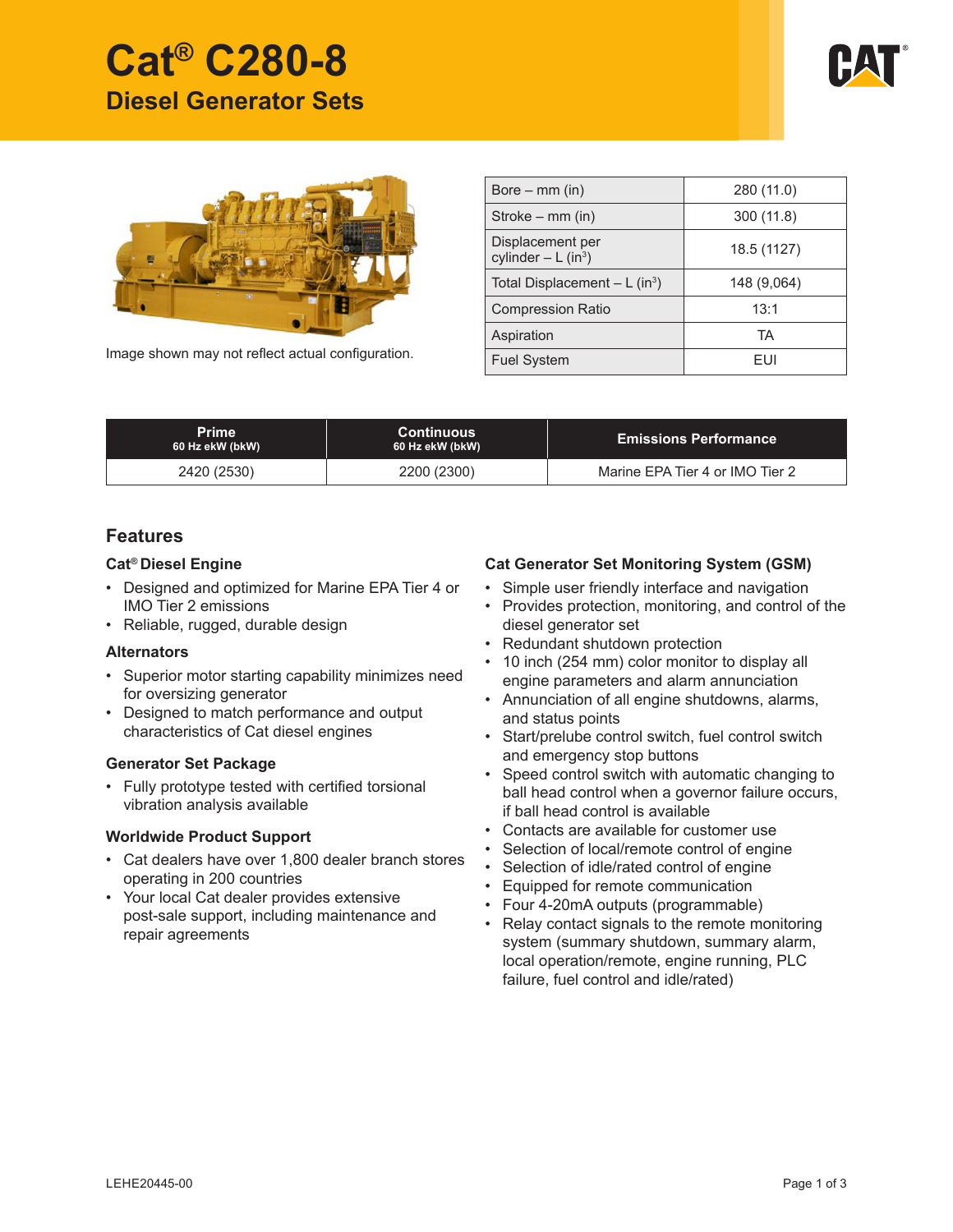# **Standard and Optional Equipment**

### **Air Inlet**

- □ Aftercooler, fresh water, corrosion resistant coated (air side)
- □ Air inlet shutoff
- □ Air cleaner
- □ Breather, crankcase, top-mounted
- □ Turbocharger, engine oil lubricated
- □ Soot filter
- □ Air cleaner louver assembly
- Vertical support bracket
- $\Box$  Heavy duty air cleaner
- $\Box$  Air inlet adapter
- □ Boost control valve

## **Cooling**

- □ Engine coolant water drains
- $\Box$  Front mounted turbos
- □ Three-bundle oil cooler
- □ Water temperature regulator
- $\Box$  Jacket water thermostats  $\Box$  Heat exchanger for
- single circuit  $\Box$  Heating aids
- $\square$  Cooling system aids
- $\Box$  Auxiliary water pump
- □ Expansion tank

# **Exhaust**

- $\Box$  457 mm (18 in) Cat bolt pattern
- $\Box$  Dry, gas tight, exhaust manifold
- $\Box$  Includes adapter, flexible exhaust fitting
- $\Box$  Flexible exhaust fittings
- □ Weld flange and related hardware

# **Fuel**

- **□** Simplex or Duplex
- □ Fuel Priming Pump
- D Duplex Primary Fuel Strainer
- □ Fuel System Connections

## **Generator**

- **□** Custom generator
- □ 3 Phase, six leads, WYE
- □ Class F insulation
- $\square$  Busbar connections
- □ Winding temperature detectors
- □ Anti-condensation space heaters

# **Governor**

- □ UG Actuator
- □ Electronic / actuators
- □ Digital programmers
- $\square$  Battery backup / power supply
- □ 230 UA
- □ 723 Plus
- □ EGB Actuator

## **Lube**

- □ Centrifugal oil filters with single shutoff
- □ Service side engine mounted on cylinder block inspection covers
- □ Wet oil sump. Includes enginedriven main lubrication pump, installed oil lines, enginedriven oil pump and oil pan
- $\Box$  Oil filler and dipstick
- Valve, oil pressure regulating □ Valves, crankcase explosion
	- relief
- $\Box$  Oil pan drain valve
- □ Lube ANSI adapter
- (emergency connection)

# **Mounting**

- □ Damper, torsional vibration
- □ Engine and generator mounting
- □ Isolator
- $\square$  Spring type vibration isolator
- □ Vertically restrained
- □ Non-vertically restrained

## **Starting / Charging**

- Vane type air starter
- $\Box$  Two motors, engine mounted at rear, on left side
- $\Box$  Includes air silencer
- $\Box$  Line group for single point custom connection
- $\square$  Pressure reducing valve
- □ Compressed air flex hose
- $\Box$  Turbine type air starters
- $\Box$  Redundant air starters

#### **General**

- □ Paint, Caterpillar yellow
- $\Box$  Pumps, gear driven: fuel, oil, jacket water, aftercooler / oil cooler water
- □ Custom paint colors